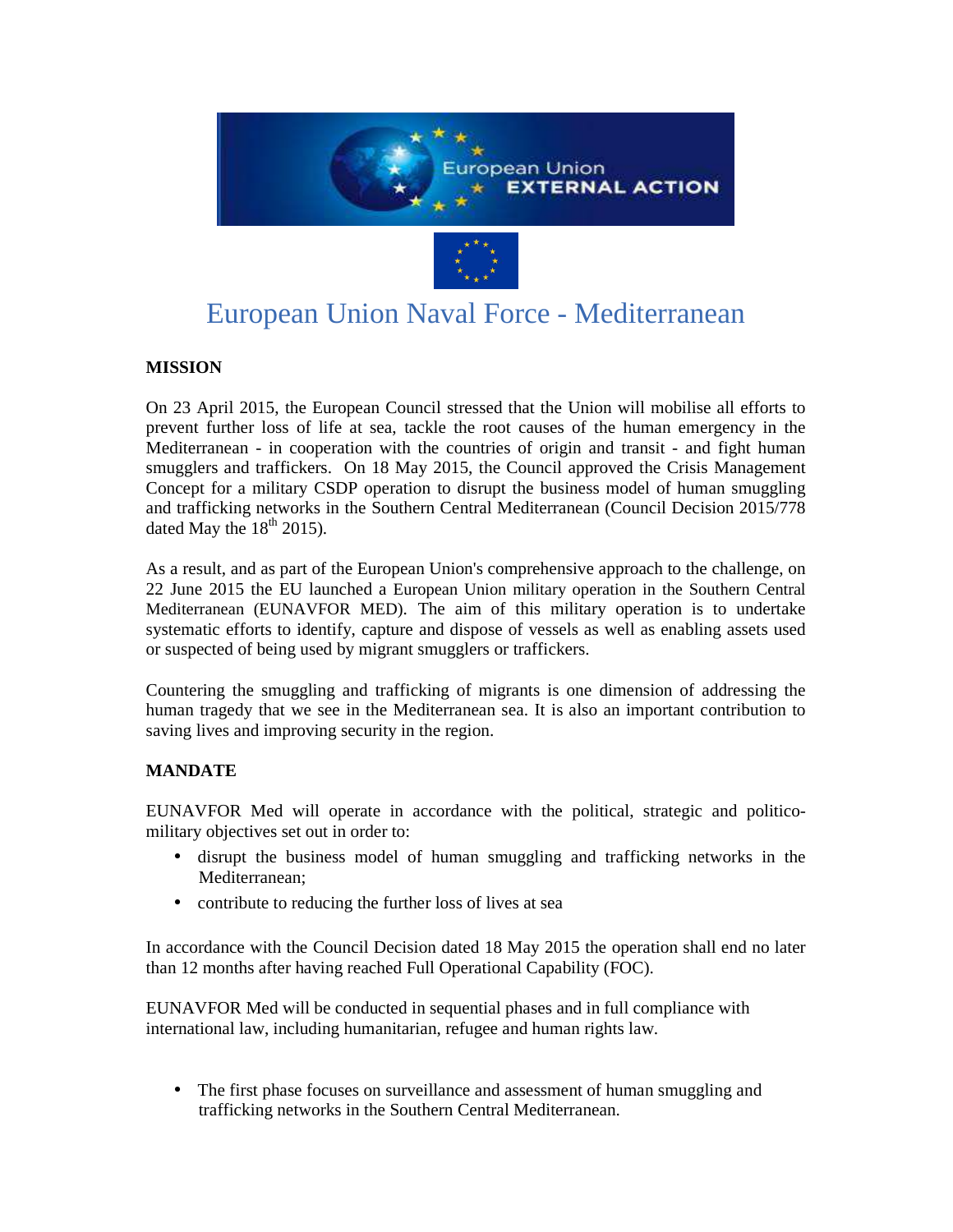- The second stage of the operation provides for the search and, if necessary, diversion of suspicious vessels.
- The third phase would allow the disposal of vessels and related assets, preferably before use, and to apprehend traffickers and smugglers.

The Council shall assess whether the conditions for transition beyond the first phase have been met, taking into account any applicable UN Security Council Resolution and consent by the Coastal States concerned.

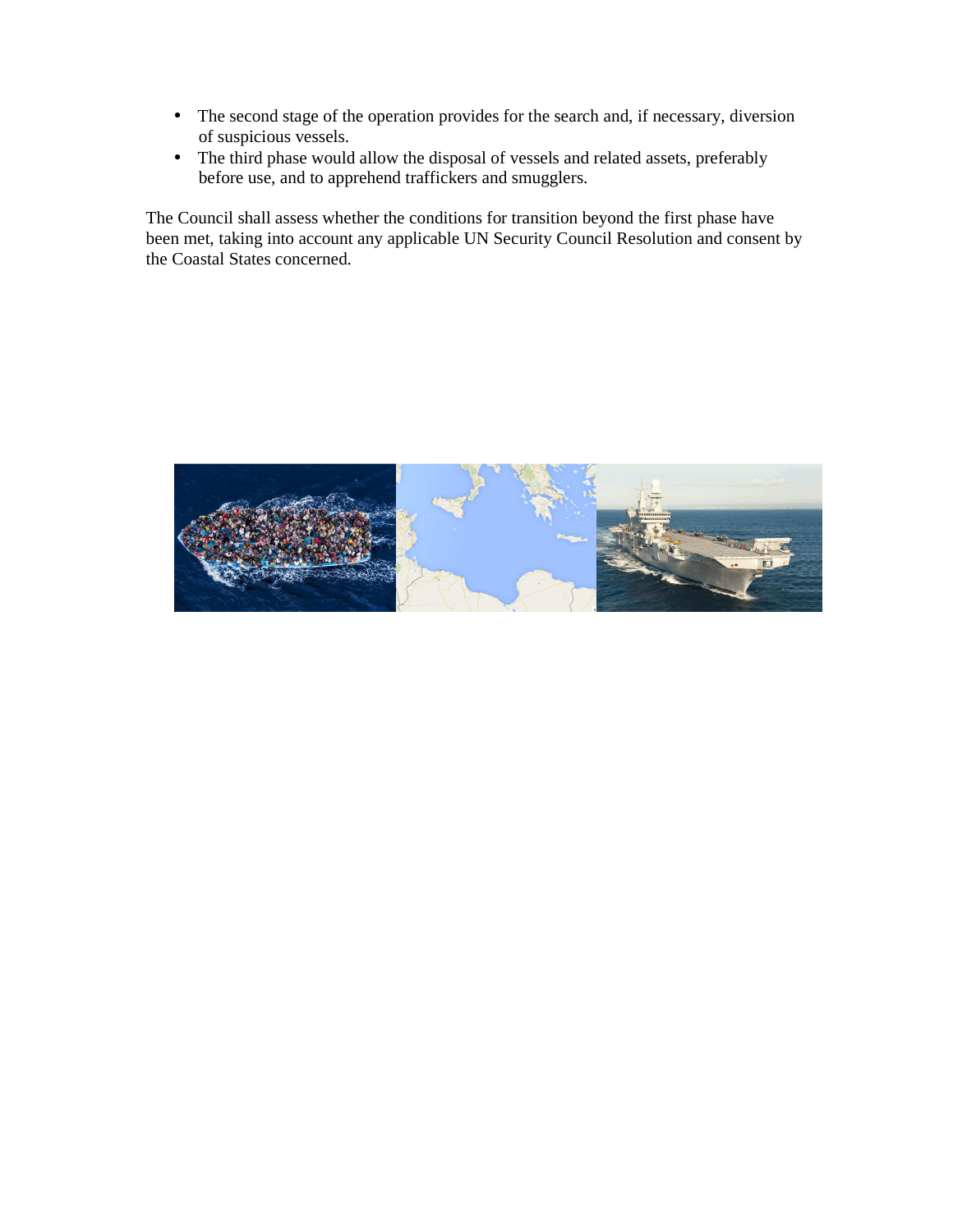## CURRENT FACTS AND FIGURES

**Area of Operation**: Central part of Southern Mediterranean Sea.

**Headquarters**: Rome, Italy

**Starting date**: 22 June 2015

**Operation Commander**: Rear Admiral Enrico Credendino (IT Navy).

**Force Strength**: The composition of EUNAVFOR Med will vary dependent on the frequent rotation and composition of the various warships and other assets assigned to the operation.

The flagship is the Italian Aircraft carrier CAVOUR and the force Commander on board is Rear Admiral Andrea Gueglio (IT Navy). In addition to the Aircraft carrier CAVOUR, 8 surface and subsurface naval units and 12 Air Assets will be deployed during the first phase of the operation.

**Contributing States:** Currently 14 Member States (BE, DE, EL, ES, FI, FR, HU, IT, LT, LU, NL, SE, SI, UK) contribute to Operation EUNAVFOR Med.

**Operation Budget:** military assets and personnel are provided by the contributing states with the running costs and personnel costs being met on a national basis. In addition, there is a common budget of  $\bigoplus$  1.82 million for a 12 month period, after the Full Operational Capability has been reached, agreed and monitored by the Athena Committee of Member States.

### **THE EU COMPREHENSIVE APPROACH**

EU NAVFOR MED is part of the EU's comprehensive approach to migration, tackling both current symptoms and the root causes such as conflict, poverty, climate change and persecution. EUNAVFOR MED will help disrupt the smuggling networks that are responsible for the loss of life at sea in the frame of an overall approach, which includes other actions.

These actions include:

– increased partnership with the African Union (including organisation of a joint summit this Autumn) and African regional organizations, countries of both origin and transit of the mixed migratory flows, IOM, UNHCR and other partners;